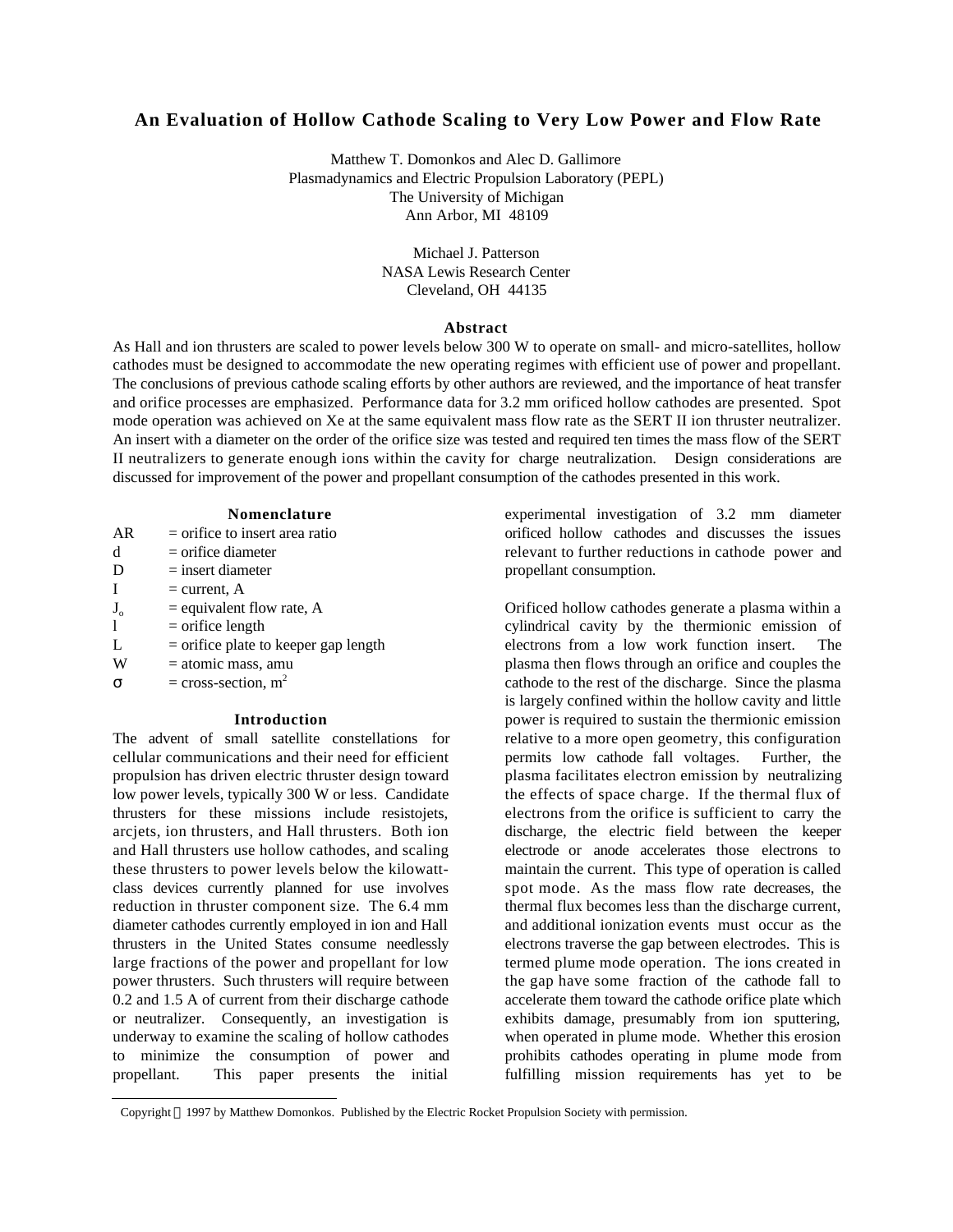established. However, extended lifetime operation has been demonstrated to more than  $25,000$  hours<sup>1</sup> in spot mode which is consequently the preferred operating condition. As a result of these phenomena, cathode efficiency is dependent upon scaling of the flow rate necessary to maintain spot mode emission.

It is also necessary to reduce the power consumption of current generation 6.4 mm diameter cathodes. These cathodes typically operate at several tens of watts.<sup>2</sup> Power deposition to the cathode acts to maintain thermionic emission by balancing electron cooling, thermal conduction along the cathode tube, and radiative transfer to the surroundings. Clearly a reduced current requirement decreases the electron cooling. However, to minimize the heat loss due to conduction and radiation, geometric modification of the cathode becomes necessary. This forms the basis for the drive toward physically smaller cathodes than the 6.4 mm diameter cathodes currently in use.

This paper begins by reviewing the previous work performed in cathode scaling. The experimental apparatus is discussed, followed by a summary of the performance of the cathodes. The implications of these results on the design of even more efficient hollow cathodes is discussed, and finally, the conclusions are summarized.

### **Cathode Scaling Background**

Both 6.4 mm and 3.2 mm outer diameter hollow cathodes have been under investigation since the middle 1960's, although most of the recent work in the United States has focused on the 6.4 mm cathodes.2,3,4,5,6 The SERT II space test of mercury ion thrusters formed the basis for most of the hollow cathode work in the late 1960's and early 1970's in the U.S. $^{3,7,8}$  One of the first attempts to develop a scaling law for orificed hollow cathodes was introduced by Kaufman.<sup>9</sup> In this work, spot mode operation was observed provided that the ratio of the equivalent mass flow to the orifice diameter in a mercury hollow cathode exceeded an empirically determined constant:

$$
\frac{J_o}{d} = 0.14 \text{ to } 0.40 \tag{1}
$$

This equation gives a means by which to minimize the mass flow rate for a given cathode.

As inert gas thrusters began to be preferred, research on hollow cathodes also gradually moved toward use with the noble gases.<sup>2,5</sup> Rehn and Kaufman<sup>10</sup> expanded the dimensional analysis shown by Equation 1 to apply to inert gas hollow cathodes. A generalized criterion for spot mode operation that is dependent upon the propellant species was presented:

$$
\frac{J_0}{d} \frac{\sqrt{W}}{13.9x10^{-20} (A-m^2 - amu^{0.5}/mm)} \tag{2}
$$

The cross-section used in this analysis was the maximum value for the ionization of neutrals by electrons.<sup>10</sup> In addition, some effort was made to correlate the coupling voltage and the electron emission to the propellant type. The voltage parameter scaled as the inverse of the ionization potential. Consequently, the discharge voltage and power were shown to increase with the propellant ionization potential. Geometric considerations were absent from the voltage parameter.

A more rigorous phenomenological model for orificed hollow cathode operation was introduced by Siegfried and Wilbur<sup>11</sup> in 1981, and then refined by the same authors in  $1984$ <sup>12</sup> This model examined the physics of the plasma within a mercury hollow cathode. While the model demonstrated qualitative agreement with experiments, little discussion was presented about using the model to scale the cathodes.

Work by Salhi and Turchi $6,13,14$  expanded on the phenomenological model of Siegfried and Wilbur to reduce the number of experimental inputs to the model and to include two dimensional variation in the heavy particle temperature. The model was used to establish some scaling relations for high current (greater than 20 A) cathodes. All of their results were in the limit of high power density where the dominant cooling mechanism was electron emission. Although this limit may be ill-matched to operation of low current cathodes, the trends predicted by this model are summarized here.

The maximum discharge current for a given cathode was shown to be proportional to the insert inner diameter;<sup>6</sup> i.e.,

$$
I \tD. \t(3)
$$

As the area ratio between the orifice and insert,  $AR = (\frac{y_D}{c})^2$ , decreases, so does the maximum current that the cathode can carry. A smaller area ratio or a smaller insert diameter leads to a reduction in the cathode fall voltage for a given discharge current. This result shows that the smallest cathode capable of carrying a given current is also the most efficient since the power deposition is the smallest in this case. The model also predicted that larger cathodes tend to operate at low temperatures relative to small cathodes. These results provided insight into the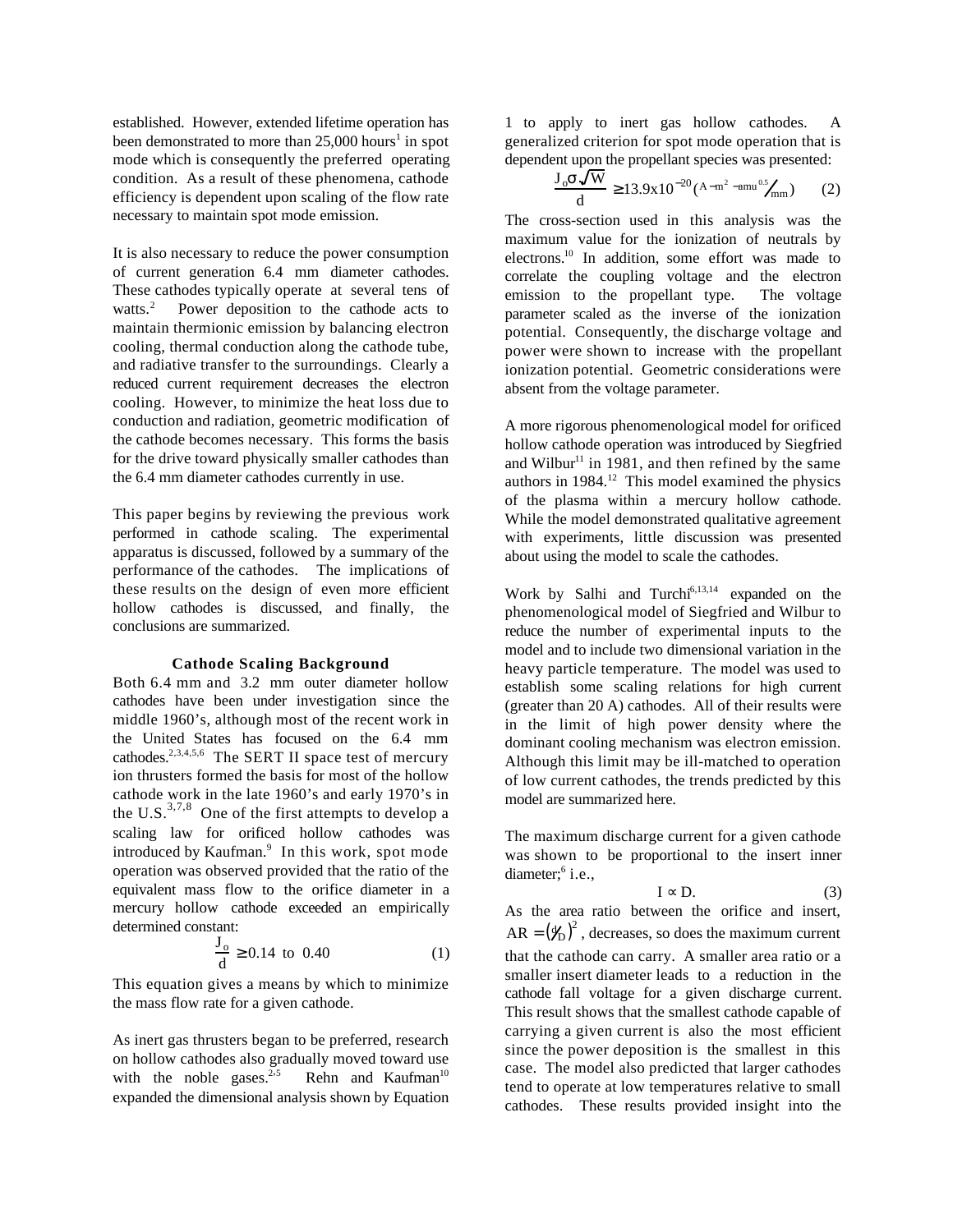complex relationship between the orifice and insert diameters.

Modeling of the physical processes within the orifice has been comparatively less wide-spread. Mandell and  $Katz<sup>15</sup>$  have developed a model describing the mechanism behind the transition from spot to plume mode based on a control volume approach in the orifice. This model treats the insert region as a plasma source. It balances ion production and loss, and energy within the orifice to determine electron temperature and number density given the discharge current and flow rate. The thermal flux of ions from the insert region is neglected. The model facilitates optimization of cathode geometry versus operating conditions, and illustrates that the ratio of the orifice length to diameter, l/d, should be optimized to provide a high gas utilization without driving up the cost of ion production. Both power consumption and gas utilization were found to scale with the ratio, l/d. Additionally the model provided an alternative method for determining the transition to plume mode by equating the thermal flux of electrons to the keeper with the discharge current. This condition defined the lower limit necessary for spot mode operation.

The most recent iteration on the phenomenological model was developed by Capacci, et al.<sup>16</sup> This work builds on the work by Siegfried and Wilbur by including models of both the orifice region and the expansion toward the keeper. The voltage-current characteristics in this work accurately model the transition to plume mode operation, and the trends are in good qualitative agreement with experiment. The predictions of these models will be compared with the results of the current experimental investigation, and the consequences of these data for very low power and flow rate cathodes will be discussed.

### **Experimental Apparatus**

All cathode tests were performed in port 2 of Tank 11 at the NASA Lewis Research Center. This port was isolated from the tank using a vacuum gate valve, and the vacuum was maintained using a cryopump. The base pressure in this tank was approximately  $4 \times 10^{-8}$ Torr, and the pressure in the vessel during testing ranged from 9 x  $10^{-6}$  to 4.6 x  $10^{-5}$  Torr on Xe. A flow system using a 0 to 5 sccm volume flowmeter and a needle valve supplied 99.999 percent Xe to the cathode with an accuracy of +/- 0.1 sccm.

The experimental configuration is illustrated in Figure 1. A swaged heater was friction fit around the outside of the cathode tubes. For these tests, only a molybdenum keeper was used to evaluate performance. Table 1 gives the area ratio and l/d. The two mechanically identical cathodes with BaO:CaO:Al2O3 impregnated porous tungsten inserts were tested and referred to as SC.001 and SC.002. Additionally, a cathode with a rolled-foil insert coated with R500 low work function compound was used to evaluate the effect of insert diameter on the performance. This was referred to as SC.002rfi since it was tested in the SC.002 tube prior to the tests with the porous tungsten insert. Consequently, the orifice geometry was identical to the other cathodes within the design tolerances. However, the insert diameter was on the order of the orifice diameter. This was accomplished by rolling a long piece of foil until a small inner diameter was achieved. The application of the R500 further reduced the insert inner diameter. This cathode had l/d and area ratios of 9 and approximately 1, respectively. The large area ratio made the orifice length, l, somewhat ambiguous.



**Fig. 1 - Schematic of the Hollow Cathode Experiments.**

| Cathode   | ₽d | $AR = (d/D)^2$ |
|-----------|----|----------------|
| SC.001    | Q  | 0.01           |
| SC.002    | Q  | 0.01           |
| SC.002rfi | Q  | O(1.0)         |

### **Table 1. Cathode Parameters.**

In each case, the cathodes were conditioned according to established space station plasma contactor procedures.<sup>17</sup> The discharge and heater were supplied by DC power supplies. Current and voltage of both the discharge and the heater were monitored using digital multimeters. A disappearing filament pyrometer and a type R thermocouple were used to measure the external temperature of the cathode. The temperature data were taken to evaluate whether the cathode temperature at a given operating point was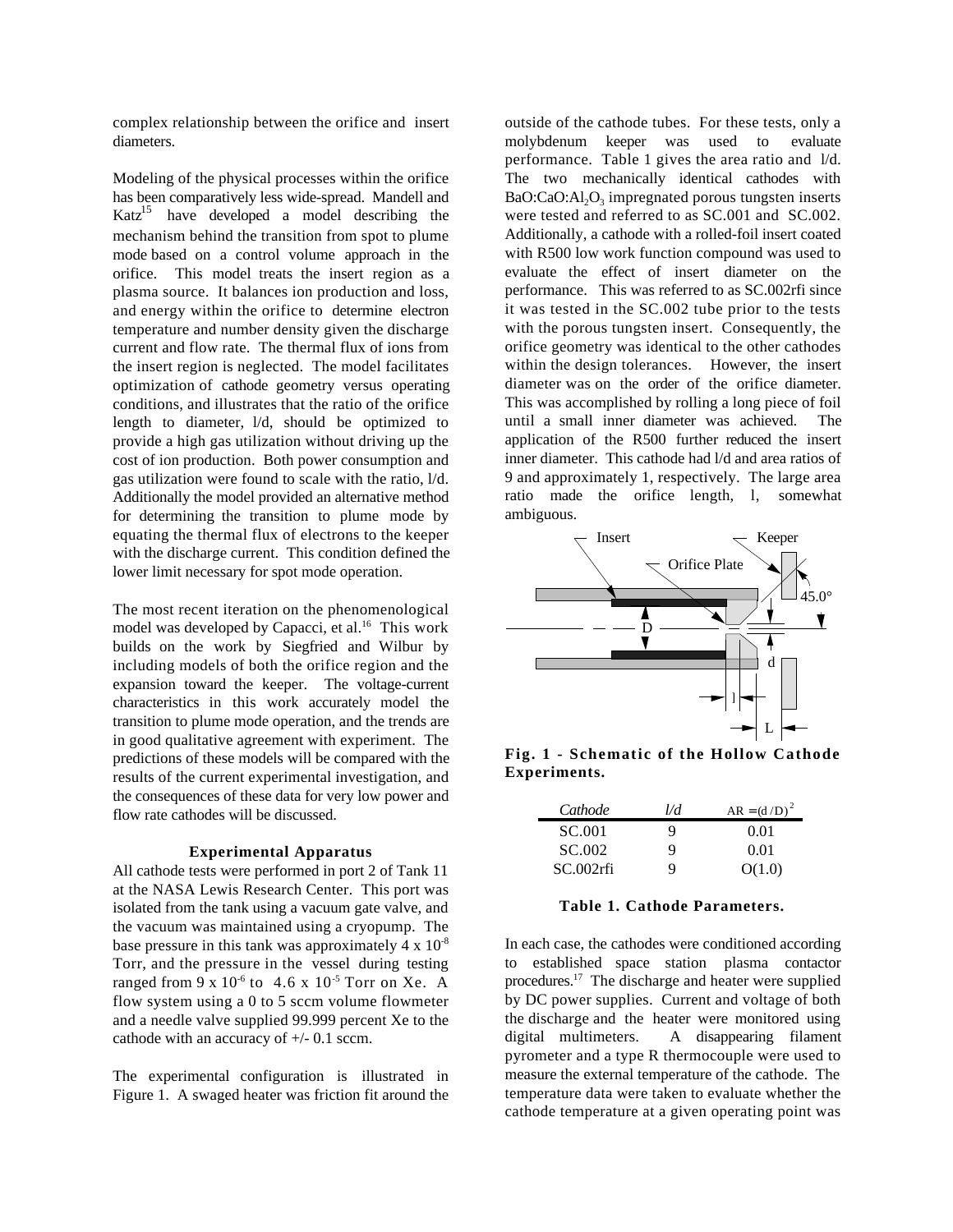sufficiently low to ensure a lifetime of several tens of thousands of hours.<sup>18</sup> After an initial operating period of several hours, performance tests were conducted, and conditions were varied every fifteen minutes. A digital oscilloscope was used to observe fluctuations in the discharge voltage. Plume mode operation was evidenced by a sudden increase in the amplitude and frequency of the voltage oscillations.

## **Experimental Results**

Performance data for the porous tungsten insert cathodes, SC.001 and SC.002, are plotted in Figures 2a-d. Data were taken at 0.75, 1.00, 1.25, and 1.50 A. Operation was unstable below 0.75 A. Above 1.50 A, the cathode temperature became prohibitively high, and cathode lifetime would be compromised at the temperatures observed. <sup>18</sup> In this

cooling was approximately 3.2 W, and the assumption of operation in the limit of high power density by Salhi and Turchi<sup>6</sup> may be inaccurate for these cathodes. All of the characteristics show an abrupt transition to plume mode operation as the mass flow rate is decreased. In addition, model SC.002 operated at a consistently lower voltage than SC.001. This result was consistent with the fact that SC.002 maintained a higher temperature on the orifice plate, which resulted in increased thermionic current density and a reduction in the required voltage. The difference is thought to be due to variation in the keeper spacing. In addition, these cathodes operated at elevated voltages compared to data by Capacci, et al.<sup>16</sup> Although dimensions were omitted from that report, <sup>16</sup> operation at low voltages may be a manifestation of a small l/d ratio, as predicted by the model by Mandell and Katz.<sup>15</sup>



**Equivalent Xe Mass Flow Rate (mA)**

**Equivalent Xe Mass Flow Rate (mA)**



**Fig. 2 - Performance Characteristics of the Cathodes with Impregnated Porous Tungsten Inserts.**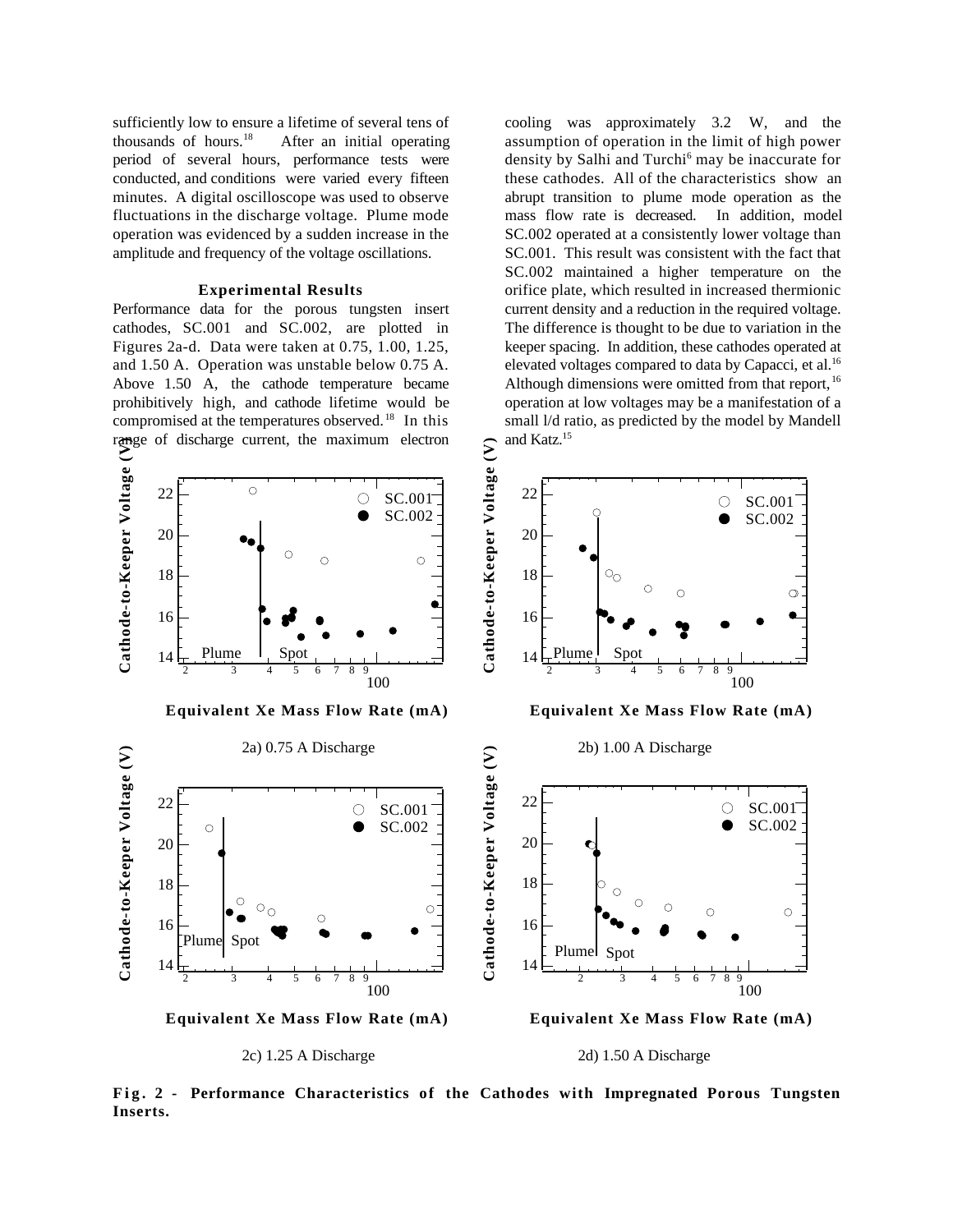The voltage-equivalent flow rate characteristics for SC.001 and SC.002rfi are plotted in Figure 3 to compare with the mercury hollow cathode neutralizer on the SERT II ion thruster.<sup>7</sup> The total emission current of the SERT II cathode was 0.45 A. By scaling the orifice according to Equation 2, SC.001 operated in spot mode over the same equivalent mass flows as the SERT II cathode. Further reduction in orifice diameter should permit spot mode operation to even lower mass flow rates, although the operating regimes of these designs will be more restricted.



**Equivalent Xe Mass Flowrate (mA)**

## **Fig. 3 - Comparison of Xe Cathodes at 1 A with Two Different Insert Geometries and a Hg Cathode at 0.45 A from Rawlin and Pawlik. <sup>7</sup>**

Figure 4 illustrates the minimum flow rate necessary to maintain spot mode emission at a given discharge current. Equation 2 predicts an equivalent mass flow of about 30 mA, independent of the discharge current. However, as Figure 4 shows, in actuality the equivalent mass flow for spot mode emission was dependent upon the discharge current. Power deposition to the cathode increased with current. This resulted in an increase in cathode temperature and thermionic electron emission. Consequently, the increased thermionic current density within the cavity produced a more highly ionized plasma which could sustain the spot mode emission at reduced mass flow rates.

The results of the tests with SC.002rfi are presented here as a limiting case of insert geometry. Figure 3 depicts the limited spot mode regime for this cathode. The rolled foil insert cathode required more than an order of magnitude more propellant than SC.001 or SC.002 to maintain spot mode emission. The model by Mandell and  $Katz^{15}$  neglects the particular physics of the insert region, and the results obtained with SC.002rfi clearly illustrate the necessity for inclusion of the insert processes in modeling. With the small insert diameter, an increase in neutral density was necessary to ensure that the thermionic electrons generated a plasma sufficiently dense to carry the current. This limits the effectiveness of scaling the insert diameter much below that of the porous tungsten inserts. Additionally, multichannel hollow cathodes, which have been found to operate at lower mass flow rates than single channel cathodes, $19$  may be impractical for application to low power thrusters since the channel geometry would be similar to the SC.002rfi insert.



**Fig. 4 - Flow rates Required to Maintain Spot-Mode Emission.**

### **Further Scaling Considerations**

The cathodes, SC.001 and SC.002, would consume about 1 kg of Xe during 8000 hours of operation. While the cathodes have demonstrated operation at very low flow rates, other researchers have produced cathodes capable of operating at lower power.<sup>16,20</sup> These designs reflect careful minimization of heat conduction away from the cathode. In both flow rate and power consumption, the improvements are likely to be of the order of micrograms per second and Watts, respectively. In order to reduce substantially the mass penalty associated with cathode mass flow, a cathode that operates without propellant, such as a field emitter array cathode, $21$  would be necessary. Given the relative gap in demonstrated lifetimes between hollow cathodes and field emitter array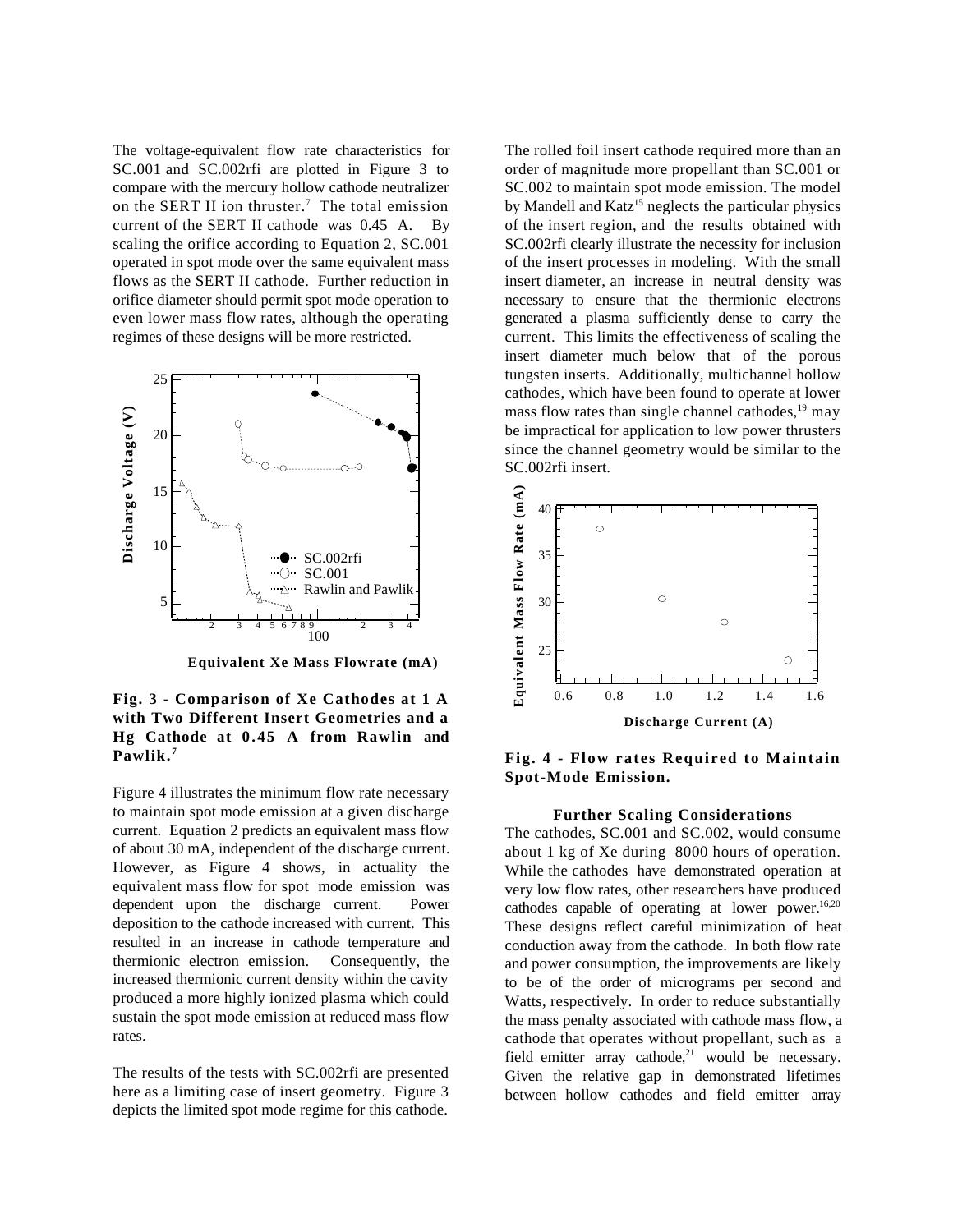cathodes, further reduction in hollow cathode scale appears to be the best near term solution for low power thrusters. Some theoretical and practical scaling considerations are discussed below.

## **Scaling Theory**

Since the model by Salhi and Turchi<sup>6</sup> assumes high power density operation, its results were only expected to yield qualitative agreements with the trends observed in the operation of SC.001 and SC.002. Further reductions in the size of hollow cathode orifices will also reduce both the area ratio AR and the operating regime. Equation 2 indicates that the minimum mass flow rate for spot mode emission scales with orifice diameter, and further mass flow savings can be expected by reducing the orifice size. Given the effectiveness of SC.001 and SC.002 to operate at low mass flow rate, the ratio l/d may be reduced to yield lower discharge voltages. The work by Capacci et al.<sup>16</sup> illustrates the importance of thermal modeling for low power cathodes. In order to generate a more accurate picture of the operating regime of cathodes, future theoretical design should include the two dimensional considerations in the insert region presented by Salhi, $^{14}$  the orifice physics, and a thorough heat transfer analysis of the cathode.

## **Mechanical Scaling Considerations**

The primary considerations in the fabrication of small hollow cathodes are the orifice and insert dimensions. Currently, the orifice plate is machined on a lathe. The orifice has a practical limit of approximately 0.08 mm based on the l/d of about 5 necessary for machining. EDM may create orifice diameters down to 0.025 mm, although the geometry of the orifice would vary greatly from unit to unit.<sup>22</sup> The insert has similar physical constraints. The porous tungsten plug is formed by sintering, and then the emissive mix is impregnated in the voids in the tungsten plug. While small channels can be created during sintering, clearing the channels of the emissive mixture may be prohibitive.<sup>22</sup> Additionally, small channels are more susceptible to blockage by material erosion or swelling of the insert. $23$  Current fabrication techniques offer modest reductions in cathode scale.

## **Conclusions**

The initial results of an investigation into low consumption hollow cathodes was presented. Previous efforts to develop scaling relationships for hollow cathodes were discussed. While the phenomenological models offered the greatest predictive flexibility, the empirical transition to spot

mode criterion<sup>10</sup> accurately predicted the flow rate necessary to maintain spot mode emission. The performance of 3.2 mm orificed hollow cathodes was presented, and spot mode operation at equivalent flow rates comparable to the SERT II neutralizer was obtained. A cathode with an insert diameter on the order of the orifice diameter required nearly an order of magnitude more propellant to maintain spot mode emission than the small area ratio cathodes, illustrating the difficulty in greatly reducing the insert diameter.

Recommendations for further reductions in cathode flow rate and power consumption were presented. An orifice diameter of 0.08 mm with an l/d ratio of five or less appears to be the practical limit for orifice geometry. This would yield a low flow rate, low voltage cathode with a limited current operating regime, since the operating temperature increases with decreasing orifice size for a given discharge. New fabrication and assembly procedures will have to be developed in order to reduce substantially the size of hollow cathodes.

### **Acknowledgments**

This work was performed as part of NASA Graduate Student Research Program Fellowship with the NASA Lewis Research Center.

## **References**

 $\overline{a}$ 

<sup>1</sup> Sarver-Verhey, T.R., "25,000 Hour Xenon Hollow Cathode Life Test Results," IEPC Paper 97-168, *25th International Electric Propulsion Conference*, Cleveland, OH, Aug. 1997.

<sup>2</sup> Rawlin, V.K., "Operation of the J-Series Thruster Using Inert Gas," NASA Technical Memorandum 82977, Nov. 1982.

<sup>3</sup> Rawlin, V.K. and Kerslake, W.R., "Durability of the SERT II Hollow Cathode and Future Applications of the Hollow Cathodes," AIAA Paper No. 69-304, *AIAA 7th Electric Propulsion Conference,* Williamsburg, VA, Mar. 1969.

<sup>4</sup> Zuccaro, D., "Mercury Vapor Hollow Cathode Component Studies," AIAA Paper No. 73-1141, *AIAA 10th Electric Propulsion Conference*, Lake Tahoe, NV, Oct.-Nov. 1973.

<sup>5</sup> Fearn, D.G., Singfield, A., Wallace, N.C., Gair, S.A., and Harris, P.T., "The Operation of Ion Thruster Hollow Cathodes Using Rare Gas